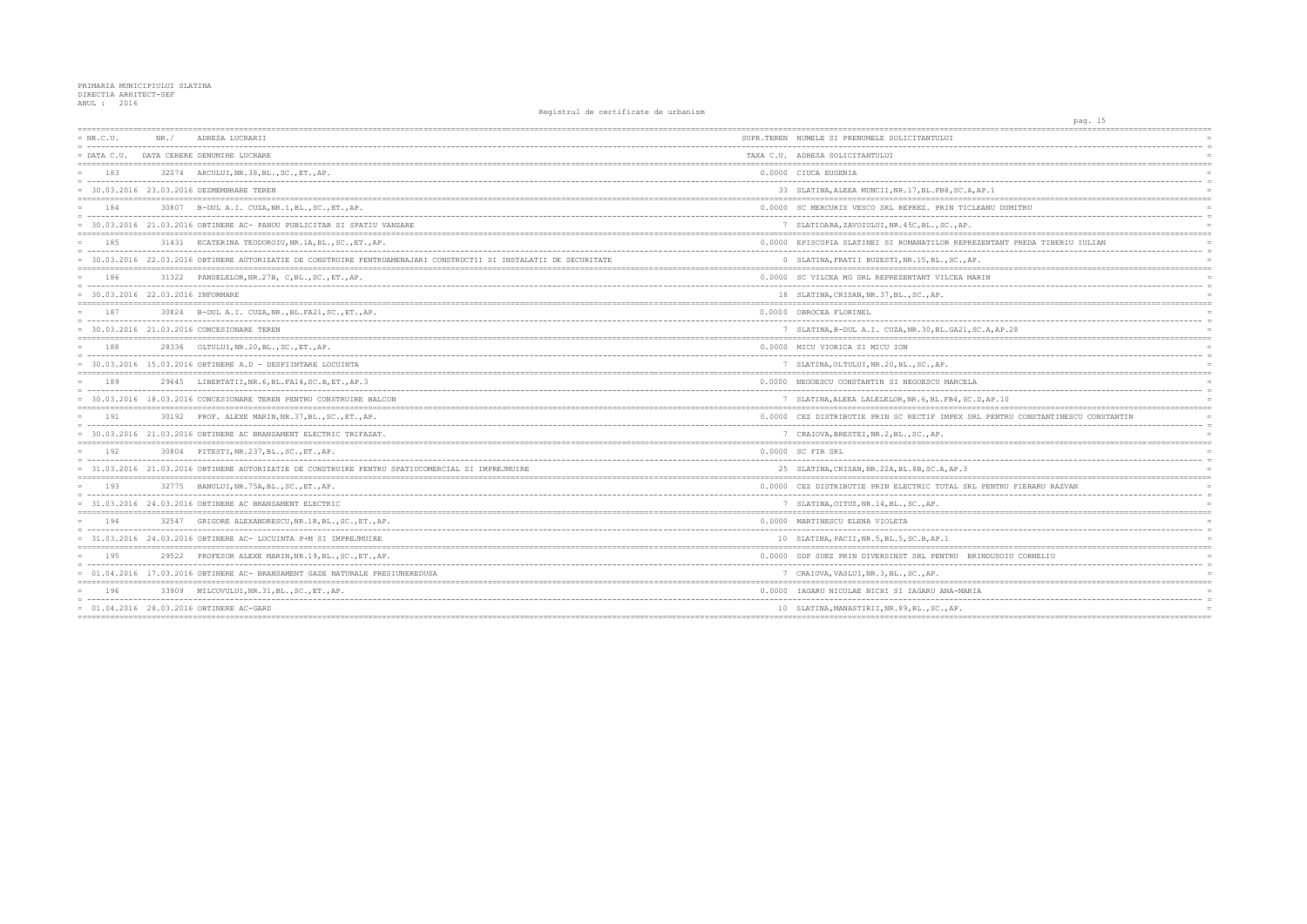## PRIMARIA MUNICIPIULUI SLATINA<br>DIRECTIA ARHITECT-SEF<br>ANUL : 2016

| $= NR.C.U.$   | NR. / | ADRESA LUCRARII                                                                                                 | SUPR.TEREN NUMELE SI PRENUMELE SOLICITANTULUI       |
|---------------|-------|-----------------------------------------------------------------------------------------------------------------|-----------------------------------------------------|
| $=$ DATA C.U. |       | DATA CERERE DENUMIRE LUCRARE                                                                                    | TAXA C.U. ADRESA SOLICITANTULUI                     |
| 197           |       | 33643 TUNARI, NR. 197, BL., SC., ET., AP.                                                                       | 0.0000 SC DARC SRL                                  |
|               |       | = 01.04.2016 28.03.2016 OPERATIUNI NOTARIALE                                                                    | 19 SLATINA, TUNARI, NR. 197, BL., SC., AP.          |
| 198           | 31437 | CONSTRUCTORULUI, NR.3, BL., SC., ET., AP.                                                                       | 0.0000 SC MA 3R COLECT SRL REPREZENTANT MANOLAG     |
|               |       | = 01.04.2016 22.03.2016 OBTINERE AC IMPREJMUIRE                                                                 | 49 SLATINA, CONSTRUCTORULUI, NR.3, BL., SC., AP.    |
| 199           |       | 31424 PROFESOR MARIN S. ANDREIAN, NR. FN, BL., SC., ET., AP.                                                    | 0.0000 SC AUTO CRISEVI SRL REPREZENTANT CATRINA (   |
|               |       | = 01.04.2016 22.03.2016 OBTINERE AUTORIZATIE DE CONSTRUIRE PENTRU HALASERVICE AUTO                              | 15 SLATINA, CORNISEI, NR. 22, BL., SC., AP.         |
| 200           |       | 30732 GLADIOLEI, NR.1, BL.29, SC.B, ET.P, AP.1                                                                  | 0.0000 ISTRATE MIRELA SI ISTRATE COSTEL             |
|               |       | $= 01.04.2016 21.03.2016$ OBTINERE AC-BALCON                                                                    | 7 SLATINA, GLADIOLEI, NR.1, BL.29, SC.B, AP.1       |
| 2.01          |       | 32133 CRISAN, NR. 31B, BL., SC., ET., AP.                                                                       | 0.0000 SC MILENIUM 2000 SRL                         |
|               |       | 01.04.2016 23.03.2016 OBTINERE AUTORIZATIE DE CONSTRUIRE PENTRUMODERNIZARE SI REABILITARE, COMPARTIMENTARE HALA | 26 SLATINA, CRISAN, NR. 31B, BL., SC., AP.          |
| 2.02          |       | 27125 PARCELA P78/1, T13                                                                                        | 0.0000 S.C. DELTA ENERGY INVEST S.R.L. REPREZ. PI   |
|               |       | = 01.04.2016 11.03.2016 OBTINERE A.C -AMPLASARE PANOUPUBLICITAR-CONSTRUCTIE CU CARACTER PROVIZORIU              | 7 SLATINA, BASARABILOR, NR. 33F, BL., SC., AP.      |
| 203           | 31438 | CONSTRUCTORULUI, NR.3, BL., SC., ET., AP.                                                                       | 0.0000 SC MA 3R COLECT SRL REPREZENTANT MANOLAG     |
|               |       | = 01.04.2016 22.03.2016 OBTINERE AC HALE DEPOZITARE SI IMPREJMUIRE TEREN                                        | 55 SLATINA, CONSTRUCTORULUI, NR. 3, BL., SC., AP.   |
| 204           |       | 34184 IZVORULUI, NR. 7, BL., SC., ET., AP.                                                                      | 0.0000 ENE RADU -DANIEL SI STUPARU ANA MARIA DIAN   |
|               |       | 04.04.2016 29.03.2016 OBTINERE AC- LOCUINTA S+P+M SI IMPREJMUIRE                                                | 15 SLATINA, MANASTIRII, NR. 2, BL. 2B, SC. B, AP. 3 |
| 205           |       | 33323 B-DUL A.I. CUZA                                                                                           | 0.0000 S.C. TONKA SPORT GM S.R.L.                   |
|               |       | = 04.04.2016 25.03.2016 AMPLASARE CHIOSC METALIC-CONSTRUCTIE PROVIZORIE                                         | 7 SLATINA, SALCAMULUI, NR. 11E, BL., SC., AP.       |
| 206           |       | 32051 BANULUI, NR. 35A, BL., SC., ET., AP.                                                                      | 0.0000 POPA MARIUS PETRISOR                         |
|               |       | = 04.04.2016 23.03.2016 OBTINERE AC ANEXA.                                                                      | 15 SLATINA, N. IORGA, NR. 7, BL. 4, SC. D, AP. 4    |
| 207           |       | 34194 THEODOR BURCA, NR. 4, BL., SC., ET., AP.                                                                  | 0.0000 CEZ DISTRIBUTIE PRIN SC AMPER SRL PENTRU (   |
|               |       | = 04.04.2016 29.03.2016 OBTINERE AC BRANSAMENT ELECTRIC MONOFAZAT                                               | 7 CRAIOVA, BRESTEI, NR.2, BL., SC., AP.             |
| 208           |       | 32625 ZORLEASCA, NR. 24G, BL., SC., ET., AP.                                                                    | 0.0000 GDF SUEZ PRIN SC INSTPRO SRL PENTRU CARUNT   |
|               |       | = 04.04.2016 24.03.2016 OBTINERE AC BRANSAMENT GAZE                                                             | 7 DRAGASANI, TRAIAN, NR. 30, BL., SC., AP.          |
| 209           |       | 34152 ALEEA INDEPENDENTEI, NR., BL.T1, SC., ET., AP.                                                            | 0.0000 S.C. 3B LIVIU S.R.L. REPREZ. PRIN BODESCU    |
|               |       | = 05.04.2016 29.03.2016 AMPLASARE TERASA SEZONIERA-CONSTRUCTIE PROVIZORIE                                       | 7 SLATINA, GRADINITEI, NR. 12, BL., SC., AP.        |
|               |       |                                                                                                                 |                                                     |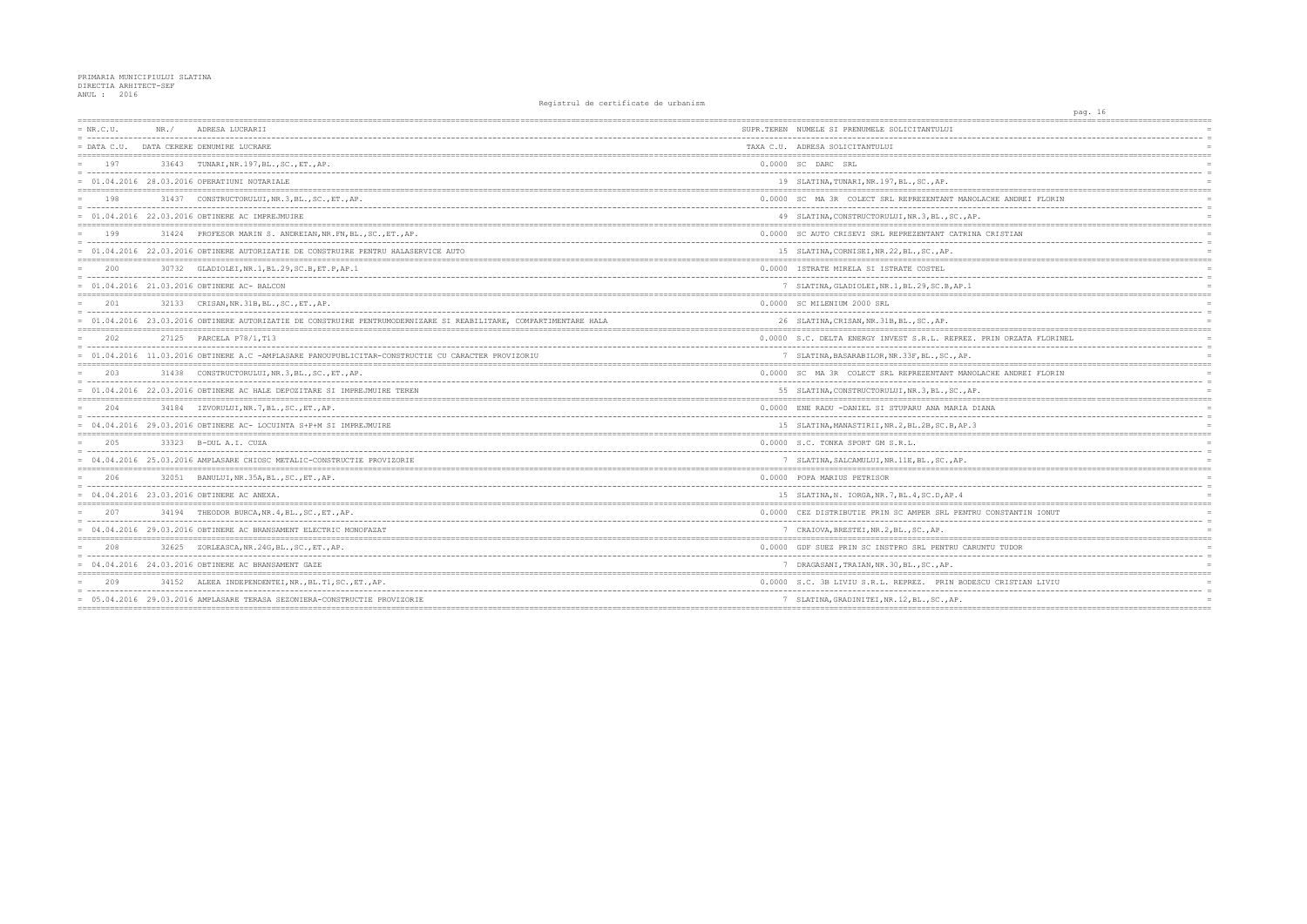| $= NR.C.U.$   | NR. / | ADRESA LUCRARII                                                                                                      | SUPR.TEREN NUMELE SI PRENUMELE SOLICITANTULUI        |
|---------------|-------|----------------------------------------------------------------------------------------------------------------------|------------------------------------------------------|
| $=$ DATA C.U. |       | DATA CERERE DENUMIRE LUCRARE                                                                                         | TAXA C.U. ADRESA SOLICITANTULUI                      |
| 210           |       | 25814 REGINA MARIA, NR.11A, BL., SC., ET., AP.                                                                       | 0.0000 S.C. GEIZER MARIO S.R.L. REPREZ. PRIN AVR     |
|               |       | = 05.04.2016 09.03.2016 OBTINERE AC- LOCUINTA SP+P+1E SI IMPREJMUIRE                                                 | 13 SLATINA, PRIMAVERII, NR. 18, BL. FA18, SC. A, AP. |
| 211           |       | 33639 LIBERTATII, NR., BL. FA13, SC. 6, ET., AP.                                                                     | 0.0000 SPINU ARISTICA SI ALTII                       |
|               |       | 05.04.2016 28.03.2016 OBTINERE AC- INSTALATIE UTILIZARE APA POTABILA CUSEPARAREA CONSUMULUI PE APARTAMENTE           | 7 SLATINA, LIBERTATII, NR., BL. FA13, SC. 6, AP.     |
| 212           |       | 32548 ALEEA INDEPENDENTEI, NR. 3, BL., SC., ET., AP.                                                                 | 0.0000 S.C. RCS&RDS S.A. REPREZ. PRIN CALINESCU      |
|               |       | = 05.04.2016 24.03.2016 OBTINERE AC- STATIE DE BAZA PENTRU SERVICII DECOMUNICATII ELECTRONICE                        | 7 SLATINA, B-DUL NICOLAE TITULESCU, NR. 41, BL.      |
| 213           | 36855 | CORNISEI, NR.10, BL., SC., ET., AP.                                                                                  | 0.0000 S.C OK CAR S.R.L REPREZ. DE TUDOR ZENOBIE     |
|               |       | = 06.04.2016 05.04.2016 AMENAJARE TERASA SEZONIERA-CONSTRUCTIE PROVIZORIE                                            | 7 SLATINA, GRADISTE, NR. 20, BL., SC., AP.           |
| 214           |       | 36853 MUNICIPIUL SLATINA                                                                                             | 0.0000 PRIMARIA MUNICIPIULUI SLATINA REPREZENTAN     |
|               |       | 06.04.2016 05.04.2016 OBTINERE AUTORIZATIE DE CONSTRUIRE PENTRU MONTARECONTAINERE INGROPATE PENTRU COLECTARE DESEURI | 0 SLATINA, MIHAIL KOGALNICEANU, NR. 1, BL., SC.,     |
| 215           |       | 34401 PITESTI, NR. 209B, BL., SC., ET., AP.                                                                          | 0.0000 SC PREST SERV INSTAL SRL REPREZENTANT FET     |
|               |       | = 06.04.2016 29.03.2016 OBTINERE AUTORIZATIE DE CONSTRUIRE PENTRU HALAINDUSTRIALA                                    | 10 SLATINA, ALEEA SPICULUI, NR. 4E, BL., SC., AP.    |
| 216           | 30545 | ABATORULUI, NR. 31A, BL., SC., ET., AP.                                                                              | 0.0000 GDF SUEZ PRIN SC INSTPRO SRL PENTRU NICA      |
|               |       | = 06.04.2016 21.03.2016 OBTINERE AC BRANSAMENT GAZE                                                                  | 7 DRAGASANI, TRAIAN, NR. 30, BL., SC., AP.           |
| 217           |       | 28206 LIBERTATII, NR. 1, BL. 1, SC. A, ET., AP. 2                                                                    | 0.0000 S.C PAVONE IMPEX S.R.L                        |
|               |       | = 06.04.2016 15.03.2016 OBTINERE A.C EXTINDERE SPATIU COMERCIAL PE TERENCONCESIONAT                                  | 7 SLATINA, LIBERTATII, NR. 1, BL. 1, SC. A, AP. 2    |
| 218           |       | 29666 ABATORULUI                                                                                                     | 0.0000 PRIMARIA MUNICIPIULUI SLATINA PRIN DADPP      |
|               |       | $= 06.04.2016 18.03.2016$ OPERATIUNI NOTARIALE                                                                       | 0 SLATINA, UNIRII, NR. 2B, BL., SC., AP.             |
| 219           |       | 29671 ECATERINA TEODOROIU, NR.19, BL.19D, SC., ET., AP.                                                              | 0.0000 PRIMARIA MUNICIPIULUI SLATINA PRIN DADPP      |
|               |       | = 06.04.2016 18.03.2016 OPERATIUNI NOTARIALE                                                                         | 0 SLATINA, UNIRII, NR. 2B, BL., SC., AP.             |
| 220           | 29668 | MESTESUGARILOR                                                                                                       | 0.0000 PRIMARIA MUNICIPIULUI SLATINA PRIN DADPP      |
|               |       | = 06.04.2016 18.03.2016 OPERATIUNI NOTARIALE                                                                         | 0 SLATINA, UNIRII, NR. 2B, BL., SC., AP.             |
| 2.2.1         | 33348 | CIREASOV, NR. 41, BL., SC., ET., AP.                                                                                 | 0.0000 SC GEORA TOTAL LOGISTICS SRL REPREZ. PRIN     |
|               |       | = 06.04.2016 25.03.2016 OBTINERE AC- SPALATORIE AUTO SI HALA DEPOZITARE                                              | 22 SCUNDU, , NR., BL., SC., AP.                      |
| 2.2.2         |       | 34861 TEIULUI, NR., BL.1, SC.B, ET.4, AP.                                                                            | 0.0000 MORARU GHEORGHE, PODARU IONUT-DANIEL, TEPE    |
|               |       | = 06.04.2016 30.03.2016 OBTINERE AUTORIZATIE DE CONSTRUIRE PENTRU SARPANTA                                           | 8 SLATINA, TEIULUI, NR., BL.1, SC.B, AP.             |
|               |       |                                                                                                                      |                                                      |

| pag. 17                             |                       |
|-------------------------------------|-----------------------|
|                                     |                       |
|                                     | $\equiv$              |
|                                     |                       |
| AM MIHAITA MARIN                    |                       |
|                                     | $\overline{a}$        |
| 18                                  |                       |
|                                     |                       |
|                                     | $\equiv$              |
|                                     |                       |
|                                     |                       |
| IULIAN<br>-------                   | É.                    |
| 11, SC.B, AP.2                      |                       |
|                                     |                       |
| LUCICA                              | $\equiv$              |
|                                     |                       |
|                                     |                       |
| T CRISTIAN CONSTANTIN CISMARU       | $\equiv$              |
| AΡ.                                 |                       |
|                                     |                       |
| ELE DANIEL GEORGE                   |                       |
|                                     | $\equiv$              |
|                                     |                       |
| IOSIF                               |                       |
|                                     | $\overline{a}$        |
| ==========                          |                       |
|                                     |                       |
|                                     | $\overline{a}$<br>$=$ |
|                                     | $=$ $=$ $=$           |
| <b>SLATINA</b>                      |                       |
|                                     |                       |
|                                     |                       |
| <b>SLATINA</b>                      |                       |
|                                     | $\equiv$              |
|                                     |                       |
| <b>SLATINA</b>                      |                       |
|                                     |                       |
|                                     |                       |
| PADURET GEORGE                      |                       |
| -----                               | $\equiv$              |
|                                     |                       |
| LIGA GETA, IVAN NICUSOR-IVAN CARMEN |                       |
|                                     | $\equiv$              |
|                                     |                       |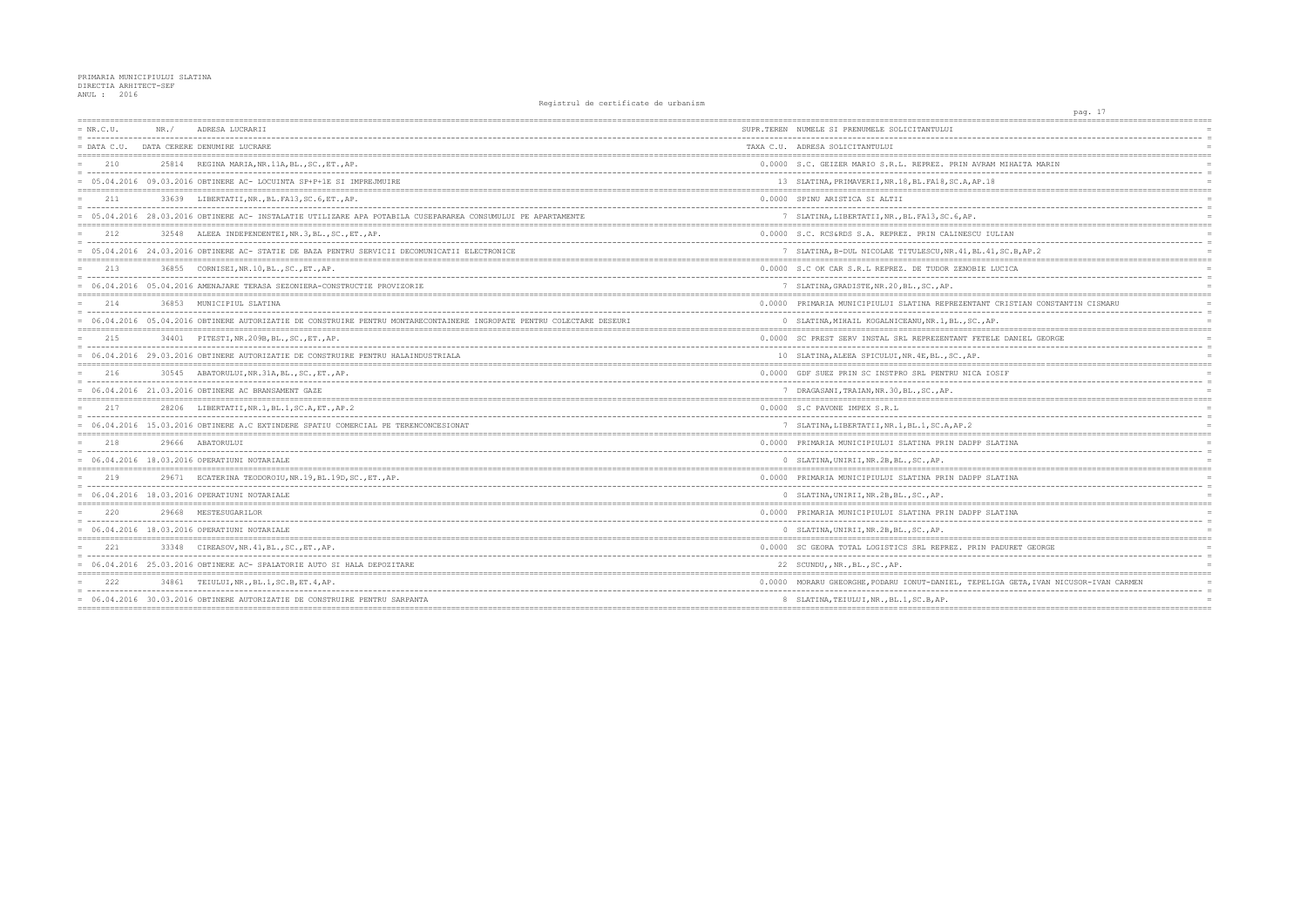| $= NR.C.U.$   | NR. / | ADRESA LUCRARII<br>-------------------------------------                                                            | SUPR.TEREN NUMELE SI PRENUMELE SOLICITANTULUI        |
|---------------|-------|---------------------------------------------------------------------------------------------------------------------|------------------------------------------------------|
| $=$ DATA C.U. |       | DATA CERERE DENUMIRE LUCRARE                                                                                        | TAXA C.U. ADRESA SOLICITANTULUI                      |
| 223           |       | 35786 ALEEA INDEPENDENTEI, NR., BL.T3, SC., ET., AP.                                                                | 0.0000 S.C. 3B LIVIU S.R.L. REPREZ. PRIN BODESC      |
|               |       | = 06.04.2016 31.03.2016 AMENAJARE TERASA SEZONIERA-CONSTRUCTIE PROVIZORIE                                           | 7 SLATINA, GRADINITEI, NR. 12, BL., SC., AP.         |
| 224           | 29882 | THEODOR BURCA, NR. 4, BL., SC., ET., AP.                                                                            | 0.0000 PARASCHIV LUCICA                              |
|               |       | = 06.04.2016 18.03.2016 OBTINERE A.C CONSTRUIRE LOCUINTA, MAGAZIE SI ANEXAGOSPODAREASCA                             | 10 CURTISOARA, BERZELOR, NR. 23, BL., SC., AP.       |
| 225           |       | 20785 PITESTI, NR.88A, BL., SC., ET., AP.                                                                           | 0.0000 SC UNO COMPUTERS SRL REPREZ. PRIN DINU PA     |
|               |       | 08.04.2016 25.02.2016 CONCESIONARE TEREN                                                                            | 7 SLATINA, PREL TUNARI, NR. 9, BL. S11, SC. A, AP. 4 |
| 226           |       | 32131 VULTURULUI, NR. 13, BL., SC., ET., AP.                                                                        | 0.0000 STROE MIHAITA GEORGE                          |
|               |       | 08.04.2016 23.03.2016 OBTINERE A.C CONSTRUIRE LOCUINTA P+M                                                          | 10 MOVILENI, , NR., BL., SC., AP.                    |
| 227           |       | 32365 MILCOV, NR. 4, BL., SC., ET., AP.                                                                             | 0.0000 S.C. XTREME ECOENERGY GROUP S.R.L.            |
|               |       | 08.04.2016 24.03.2016 OBTINERE AC- MODERNIZARE SI REABILITARE HALA SICONSTRUIRE PLATFORMA BETONATA PENTRU AMPLASARE | 26 SLATINA, MILCOV, NR. 4, BL., SC., AP.             |
| 228           |       | 37015 DIMITRIE CARACOSTEA, NR. 3, BL., SC., ET., AP.                                                                | 0.0000 TOMESCU IONUT CLAUDIU TOMESCU ANCA GEORGE     |
|               |       | $= 11.04.2016 05.04.2016$ OBTINERE AC- LOCUINTA D+P+E                                                               | 10 SLATINA, DIMITRIE CARACOSTEA, NR. 1, BL., SC.,    |
| 229           | 36056 | CIREASOV, NR. 22, BL., SC., ET., AP.                                                                                | 0.0000 SC CONDOR PADURARU SRL                        |
|               |       | = 11.04.2016 01.04.2016 OBTINERE AUTORIZATIE DE CONSTRUIRE PENTRU STATIEASFALT                                      | 127 SLATINA, CIREASOV, NR. 22, BL., SC., AP.         |
| 230           |       | 34770 IZVORULUI, NR.13, BL., SC., ET., AP.                                                                          | 0.0000 BARBU FLOREA BARBU MARIA                      |
|               |       | 11.04.2016 30.03.2016 OBTINERE AC- LOCUINTA S+P+M SI IMPREJMUIRE                                                    | 16 SLATINA, OITUZ, NR. 2, BL. 19A, SC. 1, AP. 4      |
| 2.31          |       | 37563 CUZA VODA, NR. 34A, BL., SC., ET., AP.                                                                        | 0.0000 CIOBANU CONSTANTIN OCTAVIAN                   |
|               |       | $= 11.04.2016 06.04.2016 DEZMEMBRARE TEREN$                                                                         | 16 SLATINA, CUZA VODA, NR. 34A, BL., SC., AP.        |
| 232           |       | 35355 IONASCU, NR.56, BL., SC., ET., AP.                                                                            | 0.0000 TEODOR TIBERICA                               |
|               |       | = 11.04.2016 31.03.2016 OBTINERE AUTORIZATIE DE CONSTRUIRE PENTRUEXTINDERE SPATIU COMERCIAL                         | 7 SLATINA, PACII, NR. 5, BL. 5, SC. B, AP. 2         |
| 233           |       | 35549 SALCAMULUI, NR. 4A, BL., SC., ET., AP.                                                                        | 0.0000 FUIOR FELICIA                                 |
|               |       | = 11.04.2016 31.03.2016 OBTINERE AC LOCUINTA                                                                        | 10 CRAIOVA, FERMIERULUI, NR. 95A, BL., SC., AP.      |
| 234           |       | 38583 ALICE BOTEZ, NR. 27A, BL., SC., ET., AP.                                                                      | 0.0000 RADU FLORICA                                  |
|               |       | $= 11.04.2016 08.04.2016 UZ NOTARIAL-convENTIE CIVILA$                                                              | 10 SLATINA, ALICE BOTEZ, NR. 27A, BL., SC., AP.      |
| 235           |       | 33950 B-DUL NICOLAE TITULESCU, NR. 26, BL., SC., ET., AP.                                                           | 0.0000 SC TELEKOM ROMANIA COMMUNICATIONS SA PRIN     |
|               |       | 11.04.2016 28.03.2016 OBTINERE AC EXTINDERE BAR- CLUB                                                               | 8 SLATINA, CAZARMII, NR. 1, BL. 2, SC. A, AP. 6      |
|               |       |                                                                                                                     |                                                      |

|                              | pag. 18 |                      |
|------------------------------|---------|----------------------|
|                              |         |                      |
|                              |         | $\equiv$             |
|                              |         | $\equiv$             |
| U CRISTIAN LIVIU             |         | $\equiv$             |
|                              |         | $\equiv$             |
|                              |         |                      |
|                              |         | $=$                  |
|                              |         | $\equiv$             |
|                              |         | $\equiv$             |
| UL OVIDIU                    |         |                      |
|                              |         | $\equiv$             |
|                              |         |                      |
|                              |         |                      |
|                              |         | $\equiv$<br>$\equiv$ |
|                              |         | $=$                  |
|                              |         |                      |
|                              |         | $\equiv$             |
|                              |         | $=$                  |
|                              |         |                      |
| TA:                          |         |                      |
| AP.                          |         | $\equiv$<br>$=$      |
|                              |         |                      |
|                              |         |                      |
|                              |         | $\equiv$<br>$=$      |
|                              |         |                      |
|                              |         |                      |
|                              |         | $\equiv$             |
|                              |         |                      |
|                              |         | $=$                  |
|                              |         | $\equiv$             |
|                              |         | $\equiv$             |
|                              |         |                      |
|                              |         | $\equiv$             |
|                              |         | $\equiv$             |
|                              |         |                      |
|                              |         | $\equiv$             |
|                              |         |                      |
|                              |         |                      |
|                              |         | $\equiv$             |
|                              |         |                      |
|                              |         |                      |
| I SC TOMI BALL CONSTRUCT SRL |         |                      |
|                              |         | $\equiv$             |
| ========                     |         |                      |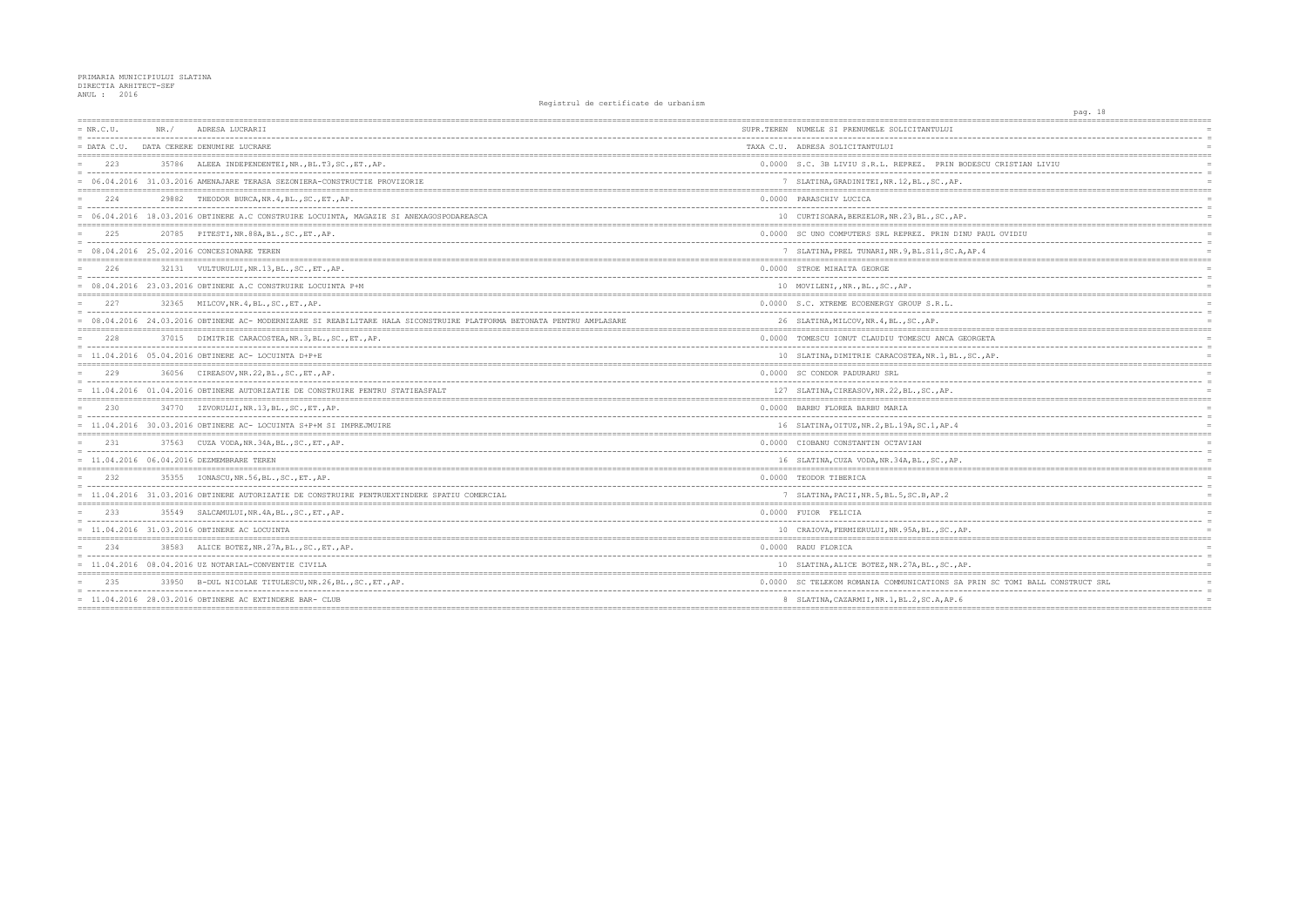| $= NR.C.U.$                           | NR. / | ADRESA LUCRARII                                                                                           | SUPR.TEREN NUMELE SI PRENUMELE SOLICITANTULUI        |
|---------------------------------------|-------|-----------------------------------------------------------------------------------------------------------|------------------------------------------------------|
| $=$ DATA C.U.                         |       | DATA CERERE DENUMIRE LUCRARE                                                                              | TAXA C.U. ADRESA SOLICITANTULUI                      |
| 236                                   |       | 28382 MANASTIRII, NR.119, BL., SC., ET., AP.                                                              | 0.0000 RADUCU PETRE                                  |
|                                       |       | 13.04.2016 15.03.2016 OBTINERE AC-CONSOLIDARE SI EXTINDERE LOCUINTA P                                     | 42 SLATINA, CENTURA BASARABILOR, NR. 2A, BL. 16A,    |
| 237                                   |       | 26348 B-DUL CONSTANTIN BRANCOVEANU, NR. FN, BL., SC., ET., AP.                                            | 0.0000 SC CORAL IMPEX SRL PENTRU PRIMARIA SLATIN     |
|                                       |       | 13.04.2016 10.03.2016 STUDIU FEZABILITATE - AMENAJARE PARC PENTRUPOPULATIA MUNICIPIULUI SLATINA, JUD. OLT | 0 PLOIESTI, PENES CURCANUL, NR. 8, BL. 151C, SC.,    |
| 238                                   |       | 36158 ALICE BOTEZ, NR. 30, BL., SC., ET., AP.                                                             | 0.0000 CEZ DISTRIBUTIE PRIN SC AMPER SRL REPREZE     |
|                                       |       | = 20.04.2016 01.04.2016 OBTINERE AC BRANSAMENT ELECTRIC TRIFAZAT                                          | 7 CRAIOVA, BRESTEI, NR.2, BL., SC., AP.              |
| 239                                   |       | 36159 BANULUI, NR. 37, BL., SC., ET., AP.                                                                 | 0.0000 CEZ DISTRIBUTIE PRIN SC AMPER SRL PENTRU      |
|                                       |       | 20.04.2016 01.04.2016 OBTINERE AC BRANSAMENT ELECTRIC TRIFAZAT                                            | 7 CRAIOVA, BRESTEI, NR.2, BL., SC., AP.              |
| 240                                   |       | 37993 ALEEA TINERETULUI, NR. 8, BL., SC., ET., AP.                                                        | 0.0000 TONCU RUXANDRA                                |
|                                       |       | 21.04.2016 07.04.2016 DEZMEMBRARE TEREN                                                                   | 58 SLATINA, PRIMAVERII, NR. 22, BL. FA20, SC. B, AP. |
| 2.41                                  |       | 39344 STRADELA VULTURULUI, NR.24A, BL., SC., ET., AP.                                                     | 0.0000 DUMITRU NICOLAE                               |
| $= 21.04.2016 12.04.2016 DEZMEMBRARE$ |       |                                                                                                           | 15 SLATINA, STRADELA VULTURULUI, NR. 24A, BL., SC    |
| 242                                   |       | 38761 CONSTRUCTORULUI, NR.5A, BL., SC., ET., AP.                                                          | 0.0000 SC ROMMAR PRODIMPEX SRL REPREZENTANT ILIE     |
| = 21.04.2016 08.04.2016 INFORMARE     |       |                                                                                                           | 13 SLATINA, CIREASOV, NR. 2, BL. 6, SC. A, AP. 8     |
| 243                                   |       | 39971 IZVORULUI, NR. 4, BL., SC., ET., AP.                                                                | 0.0000 PRIOTEASA ILARIE                              |
|                                       |       | 21.04.2016 13.04.2016 ALIPIRE TEREN                                                                       | 13 SLATINA, BASARABILOR, NR. 45B, BL. 11E, SC.E, AP  |
| 244                                   |       | 35156 DIMITRIE CARACOSTEA, NR. 6, BL., SC., ET., AP.                                                      | 0.0000 TOANA MIHAI SI TOANA VASILICA                 |
|                                       |       | = 21.04.2016 30.03.2016 OBTINERE A.C CONSTRUIRE GARAJ SI IMPREJMUIRE                                      | 13 SLATINA, DIMITRIE CARACOSTEA, NR. 6, BL., SC.,    |
| 245                                   |       | 39949 FRATII BUZESTI, NR. 3, BL., SC., ET., AP.                                                           | 0.0000 GOMAN DANIEL CATALIN                          |
|                                       |       | = 21.04.2016 13.04.2016 OBTINERE AUTORIZATIE DE CONSTRUIRE PENTRU REPARARECURENTA CONSTRUCTIE EXISTENTA   | 10 DRAGANESTI-OLT, FANTANELE, NR. 2, BL., SC., AP.   |
| 246                                   |       | 34974 MILCOV, NR. 12A, BL., SC., ET., AP.                                                                 | 0.0000 GDF SUEZ PRIN SC DIVERSINST SRL PENTRU PR     |
|                                       |       | = 21.04.2016 30.03.2016 OBTINERE AC BRANSAMENT GAZE                                                       | 7 CRAIOVA, VASLUI, NR. 3, BL., SC., AP.              |
| 247                                   |       | 35011 BOIANGIULUI, NR.13A, BL., SC., ET., AP.                                                             | 0.0000 GDF SUEZ PRIN SC INSTPRO SRL PENTRU NITU      |
|                                       |       | = 21.04.2016 30.03.2016 OBTINERE AC BRANSAMENT GAZE                                                       | 7 DRAGASANI, TRAIAN, NR. 30, BL., SC., AP.           |
| 248                                   | 35008 | MANASTIRII, NR.51, BL., SC., ET., AP.                                                                     | 0.0000 GDF SUEZ PRIN SC INSTPRO SRL PENTRU CALOT     |
|                                       |       | = 21.04.2016 30.03.2016 OBTINERE AC BRANSAMENT GAZE                                                       | 7 DRAGASANI, TRAIAN, NR. 30, BL., SC., AP.           |
|                                       |       |                                                                                                           |                                                      |

| pag. 19                                    |          |
|--------------------------------------------|----------|
|                                            |          |
| --------------------------                 |          |
|                                            |          |
|                                            |          |
| -----------------<br>----------<br>$- - -$ | $\equiv$ |
| SC.A, AP.2                                 |          |
|                                            |          |
| A REPREZENTANT BARBU MARIA ANTONETA        | $\equiv$ |
| AP.10                                      | $=$      |
| NTANT NICOLAE TITA                         |          |
|                                            |          |
|                                            |          |
|                                            |          |
| GORAN OVIDIU                               | $\equiv$ |
|                                            |          |
|                                            |          |
|                                            |          |
| 5                                          |          |
|                                            |          |
|                                            |          |
|                                            | $\equiv$ |
| .,AP.                                      | $=$      |
| MARIN                                      | $=$      |
|                                            | $\equiv$ |
|                                            |          |
|                                            |          |
|                                            | $\equiv$ |
| . 8                                        |          |
|                                            |          |
|                                            | $\equiv$ |
| AΡ.                                        |          |
| ==========<br>---------------------------  |          |
| -----------------------------<br>$--$      |          |
|                                            |          |
|                                            |          |
| YSMIAN CABLURI SI SISTEME SA               |          |
|                                            | $\equiv$ |
|                                            |          |
| <b>ARIAN</b>                               |          |
|                                            | $\equiv$ |
|                                            | $=$      |
| $= 100$<br>A OTILIA                        |          |
|                                            |          |
|                                            | $=$      |
|                                            |          |